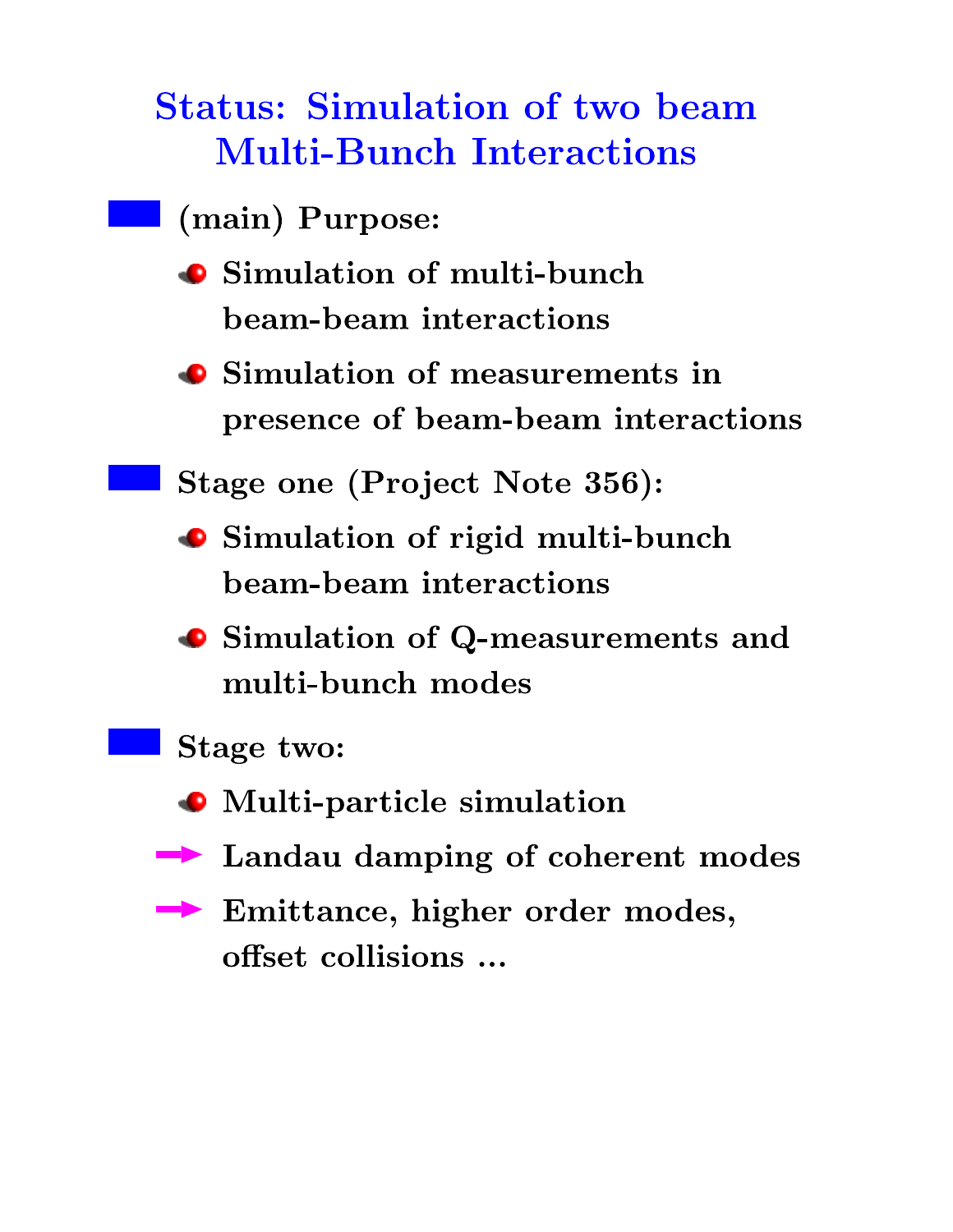## **Design requirements**



- Speed is important
- Parallel processing foreseen from the beginning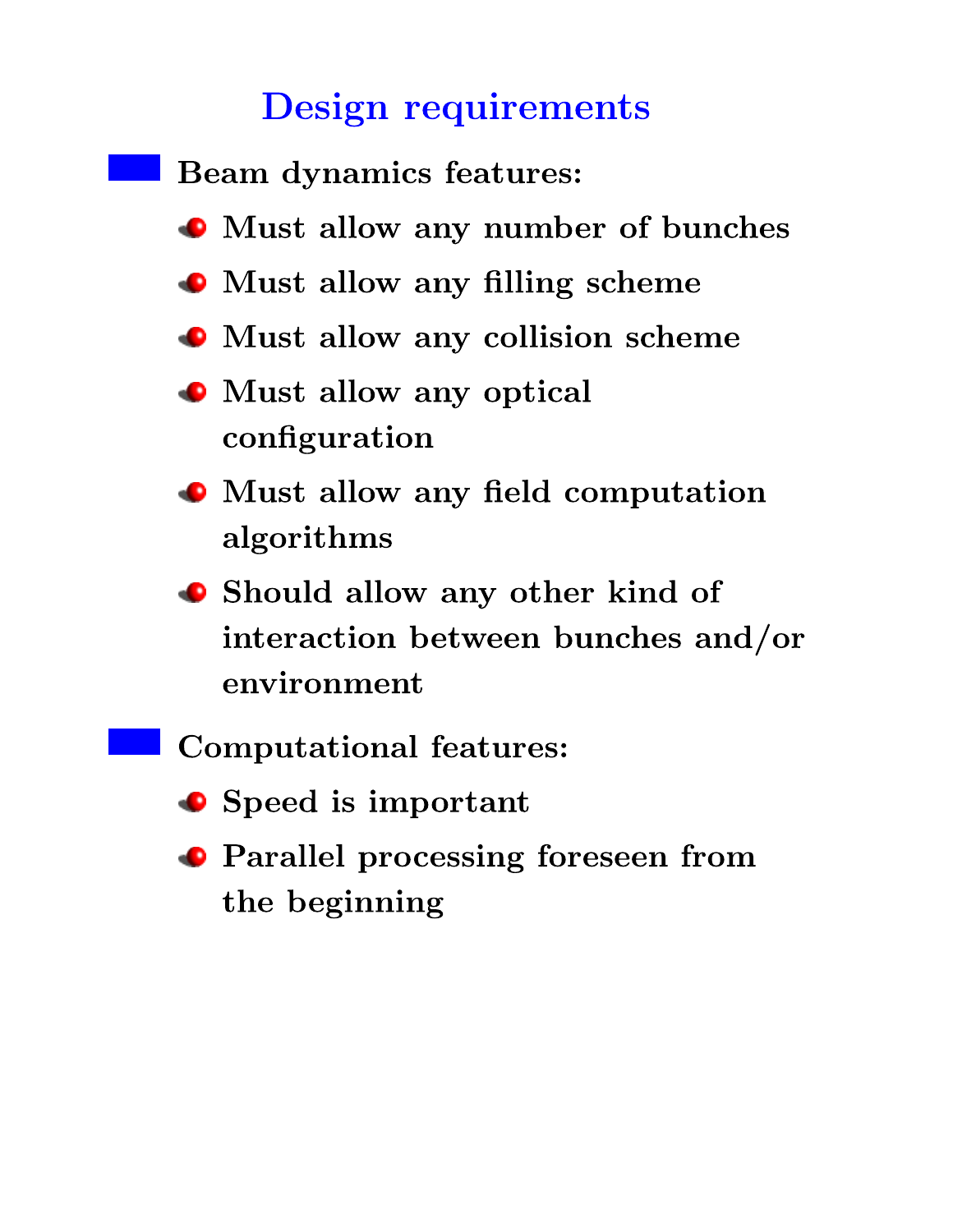## For initial beam-beam studies

- Track all bunches of both beams independently around the ring in opposite direction
- Apply head-on and/or long range interactions at each encounter of bunches
- All bunches may have different parameters  $(N_{part}, \epsilon^*,$  etc.)
- Show the complete set of possible coupled beam-beam modes
- Give initial kicks to single bunches or a range of bunches to simulate excitation (e.g. for tune measurement)
	- Analyze the motion of selected bunches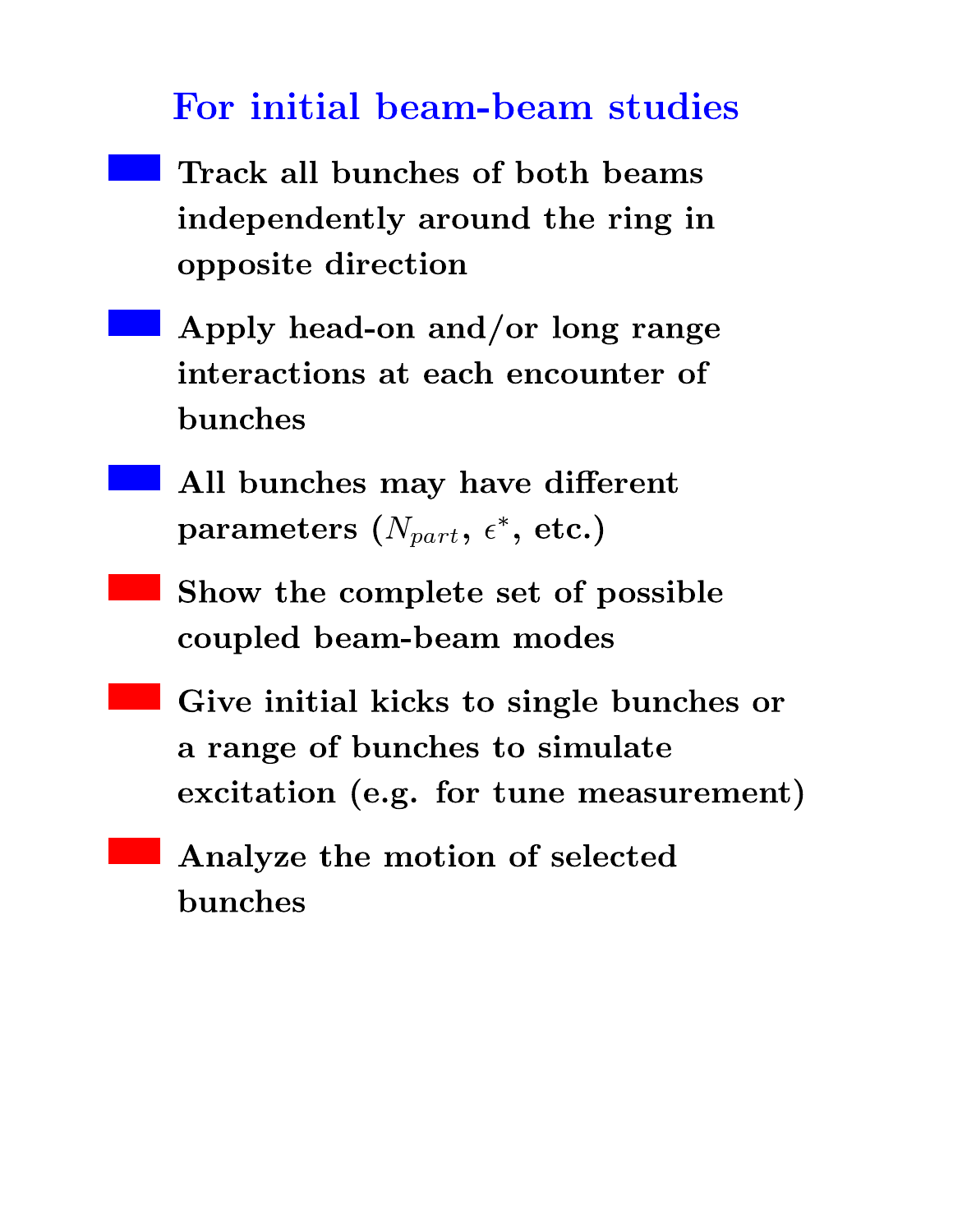## Data for simulation

INPUT required (from files): **•** Filling pattern • Collision scheme Optics between collision points **Actions C** General parameters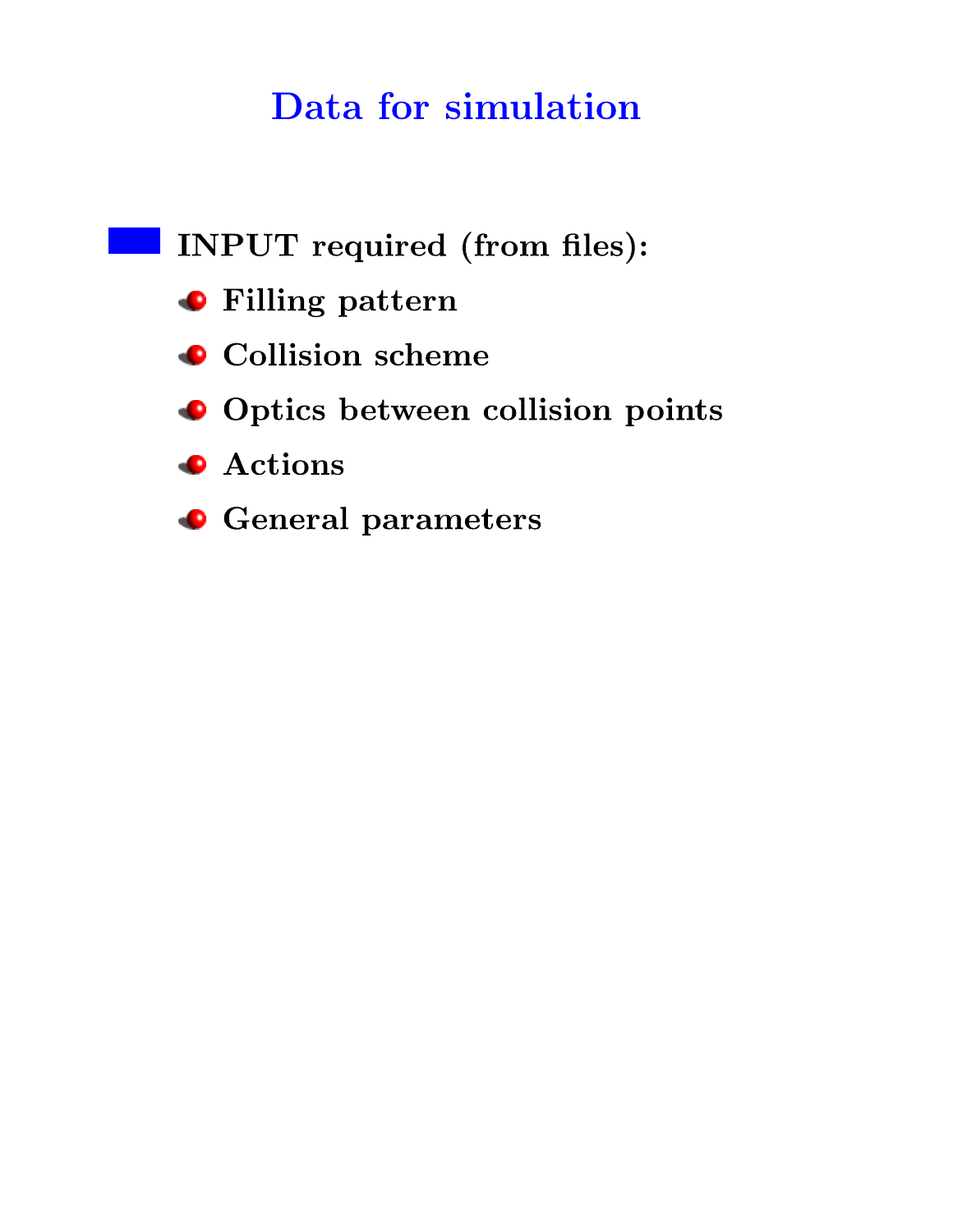## **Filling scheme definition**

#### defines bunch pattern and steps for  $\blacktriangleright$ tracking

#### Simple example: 4 equidistant bunches:

# bunch filling example 1a # 80 possible bunch position: 4 occupied 1 1 19 0 1 1 19 0 1 1 19 0

1 1 19 0

#### or:

# bunch filling example 1b # 160 possible bunch positions: 4 occupied 1 1 39 0 1 1 39 0 1 1 39 0

1 1 39 0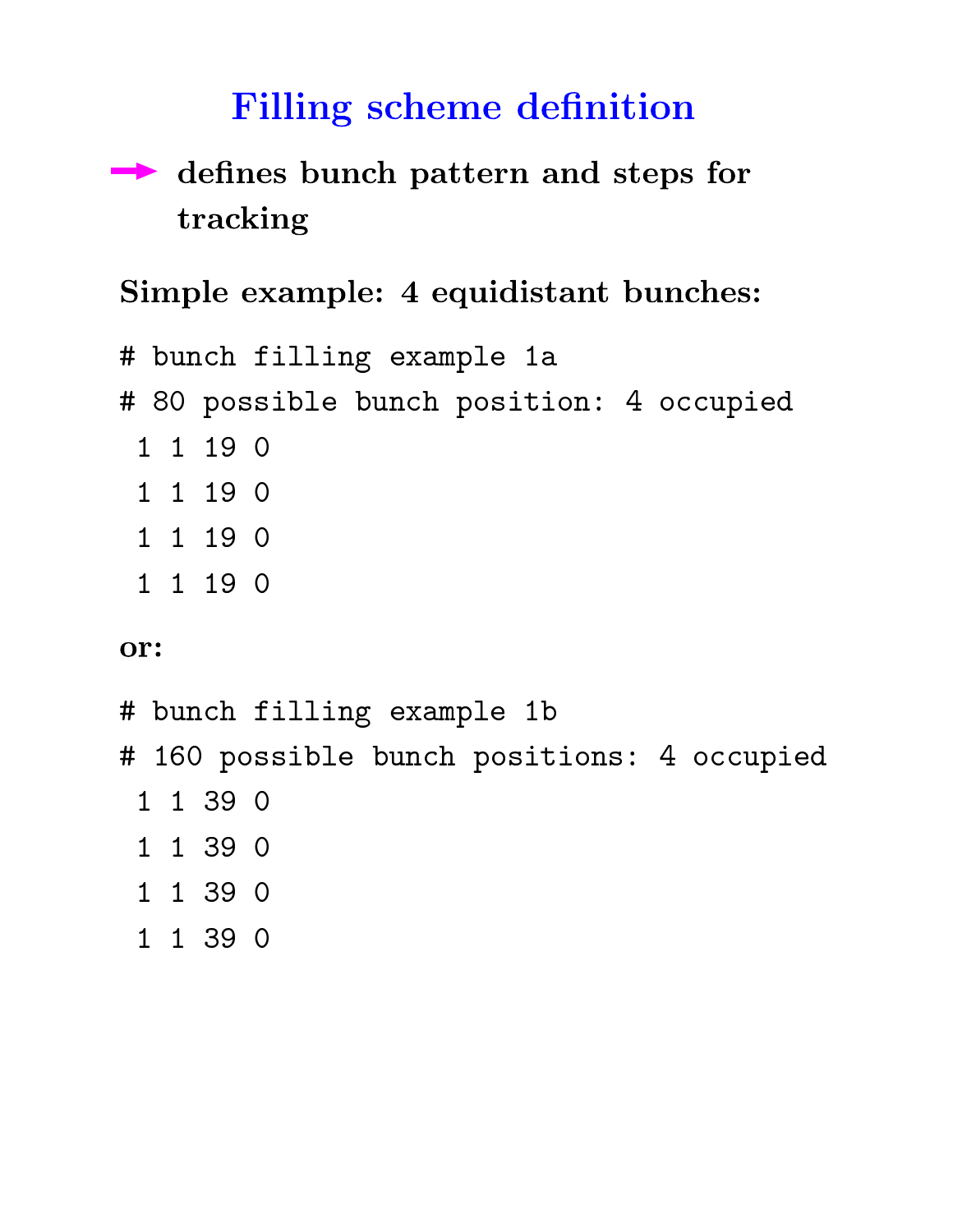## **Filling scheme definition**

Four equidistant trains of 9 bunches:

```
# bunch filling example 1c
# 160 possible bunch positions
 9 1 31 0
 9 1 31 0
 9 1 31 0
 9 1 31 0
```
Allows simulation of holes or missing bunches

Simulates PACMAN effects

Also used now for beam-beam tracking in MADX (LPN 344)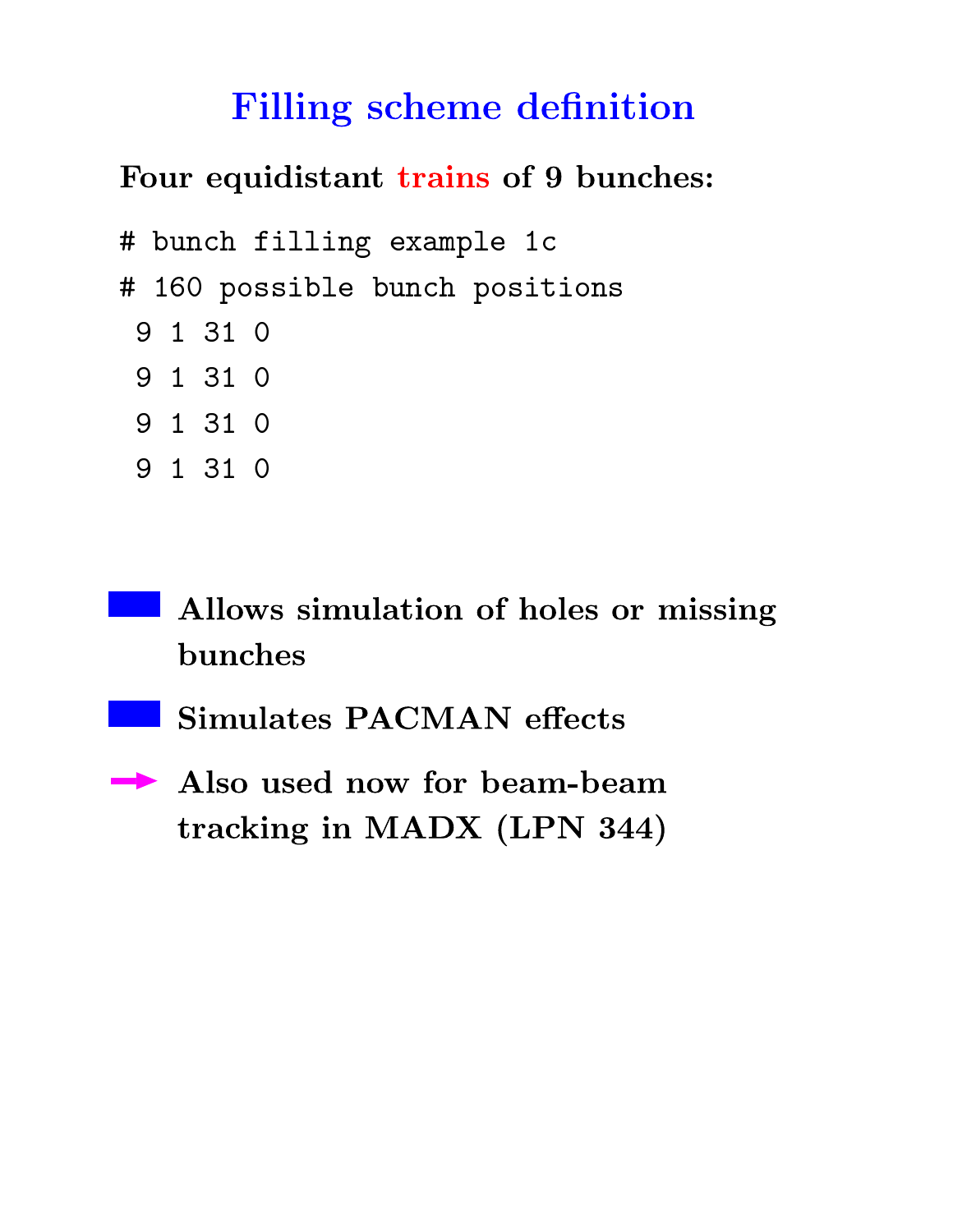## **Filling scheme definition**

# nominal bunch LHC filling example # 3564 possible bunch positions # 2808 positions occupied

|      |      |  |                   |  |                                 |  |  | 72 0 8 0 72 1 8 0 72 1 8 0 30 0 0 0  |  |
|------|------|--|-------------------|--|---------------------------------|--|--|--------------------------------------|--|
|      |      |  |                   |  |                                 |  |  | 72 1 8 0 72 1 8 0 72 1 8 0 30 0 0 0  |  |
|      | 72 1 |  |                   |  | 8 0 72 1 8 0 72 1 8 0 72 1      |  |  | 39 0                                 |  |
|      |      |  |                   |  |                                 |  |  | 72 1 8 0 72 1 8 0 72 1 8 0 30 0 0 0  |  |
|      |      |  |                   |  |                                 |  |  | 72 1 8 0 72 1 8 0 72 1 8 0 30 0 0 0  |  |
|      |      |  |                   |  |                                 |  |  | 72 1 8 0 72 1 8 0 72 1 8 0 72 1 39 0 |  |
|      |      |  |                   |  |                                 |  |  | 72 1 8 0 72 1 8 0 72 1 8 0 30 0 0 0  |  |
|      |      |  | 72 1 8 0 72 1 8 0 |  |                                 |  |  | 72 1 8 0 30 0 0 0                    |  |
|      |      |  |                   |  | 72 1 8 0 72 1 8 0 72 1 8 0 72 1 |  |  | 39 0                                 |  |
|      |      |  |                   |  |                                 |  |  | 72 1 8 0 72 1 8 0 72 1 8 0 30 0 0 0  |  |
|      |      |  |                   |  |                                 |  |  | 72 1 8 0 72 1 8 0 72 1 8 0 30 0 0 0  |  |
| 72 1 |      |  | 8 0 72 1          |  | 8 0 72 1 8 0 72 1               |  |  | 39 0                                 |  |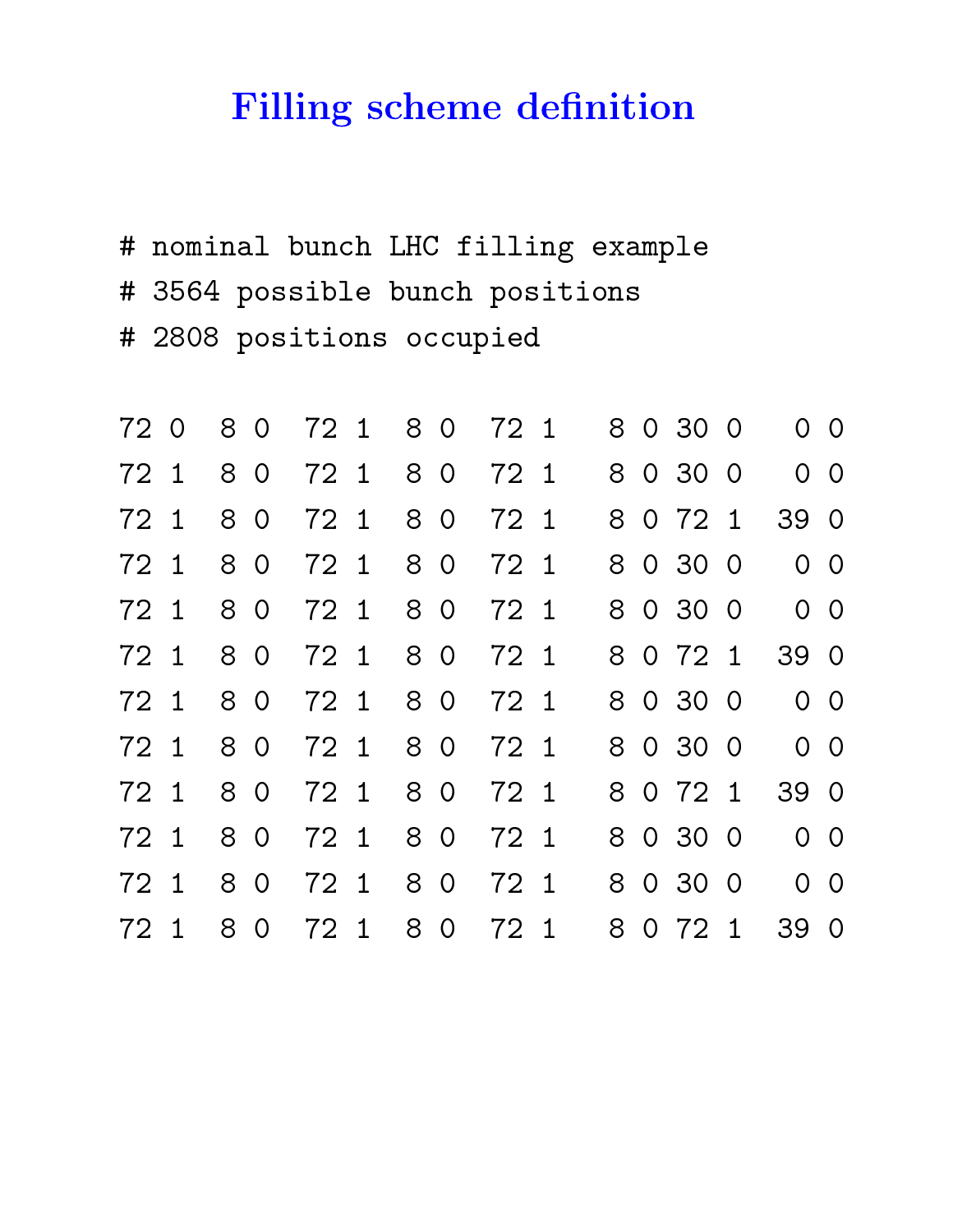### **Tracking all bunches**

- $\bullet$  With N possible (full or empty) bunch positions around the ring:
	- $\rightarrow$  2. *N* slots where bunches can encounter
	- Defines natural step size for tracking  $(Q:$  is example 1b very clever ??)
- At each slot something can happen:
	- $\rightarrow$  Linear transport
	- $\rightarrow$  Non-linear kick
	- Branches Head-on or long range beam-beam interactions
	- → etc. (anything can be defined)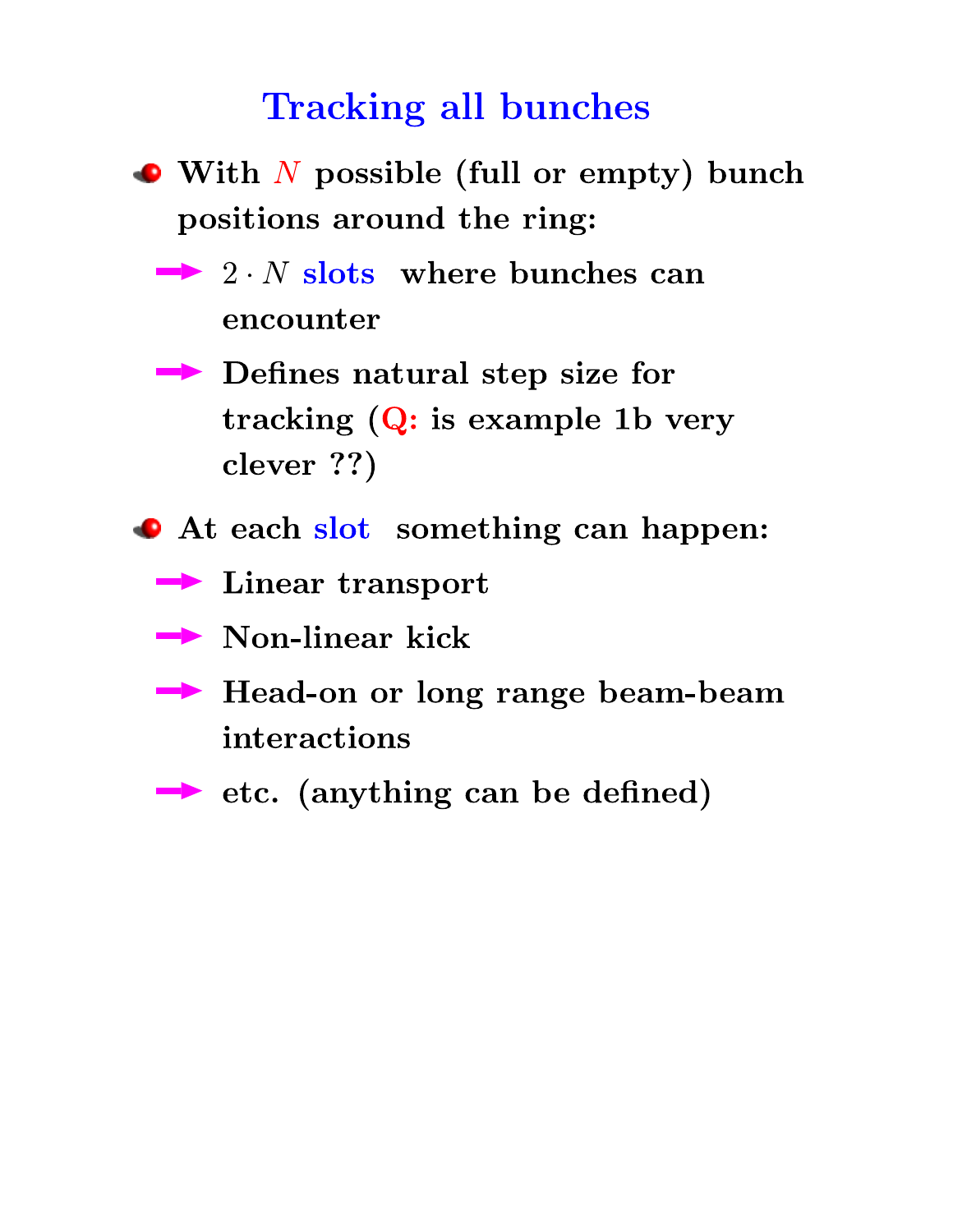## **Collision scheme definition**

O Defines what happens at each slot

#Collision scheme 1 (for filling example 1c):

| $\mathbf 1$ | $\overline{2}$ | $-5 + 5$          |
|-------------|----------------|-------------------|
| 21          | $\mathbf{3}$   | 7.535 6.91375     |
| 41          | $-2$           | $-5 + 5$          |
| 101         |                | 3 23.605 21.74125 |
| 161         | $-2$           | $-5 + 5$          |
| 221         | -3             | 23.605 21.74125   |
| 281         | $\overline{2}$ | $-0 + 0$          |
| 301         | 3              | 7.535 6.91375     |

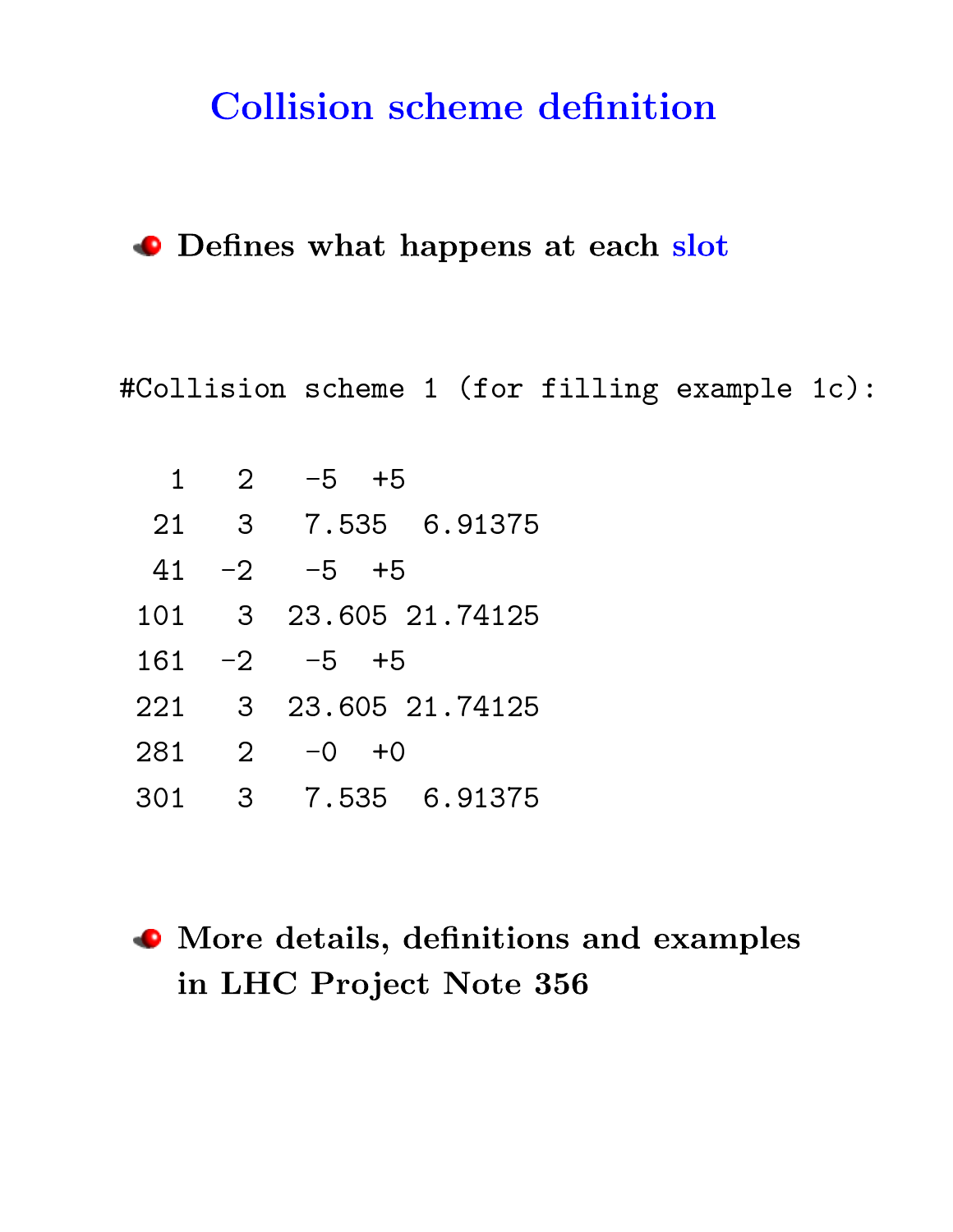## **LHC Collision scheme**

#Collision scheme LHC (for LHC filling scheme):

| $\mathbf{1}$ | $-2$                       | $-15$ $+15$    |
|--------------|----------------------------|----------------|
| 447          | - 3                        | 8.035<br>6.871 |
| 447          | -3                         | 7.613<br>7.641 |
| 892          | $-2$                       | $-0 + 0$       |
| 2229         | $\overline{\phantom{a}}$ 3 | 23.015 21.733  |
| 2229         | -3                         | 23.428 21.101  |
| 3565         | $\overline{2}$             | $-15$ $+15$    |
| 4902         | $\overline{\mathbf{3}}$    | 23.649 20.807  |
| 4902         | -3                         | 23.160 21.471  |
| 6235         | $\overline{2}$             | $-0 + 0$       |
| 6684         | $\overline{\mathbf{3}}$    | 7.909<br>7.611 |
| 6684         | $-3$                       | 8.081<br>7.135 |

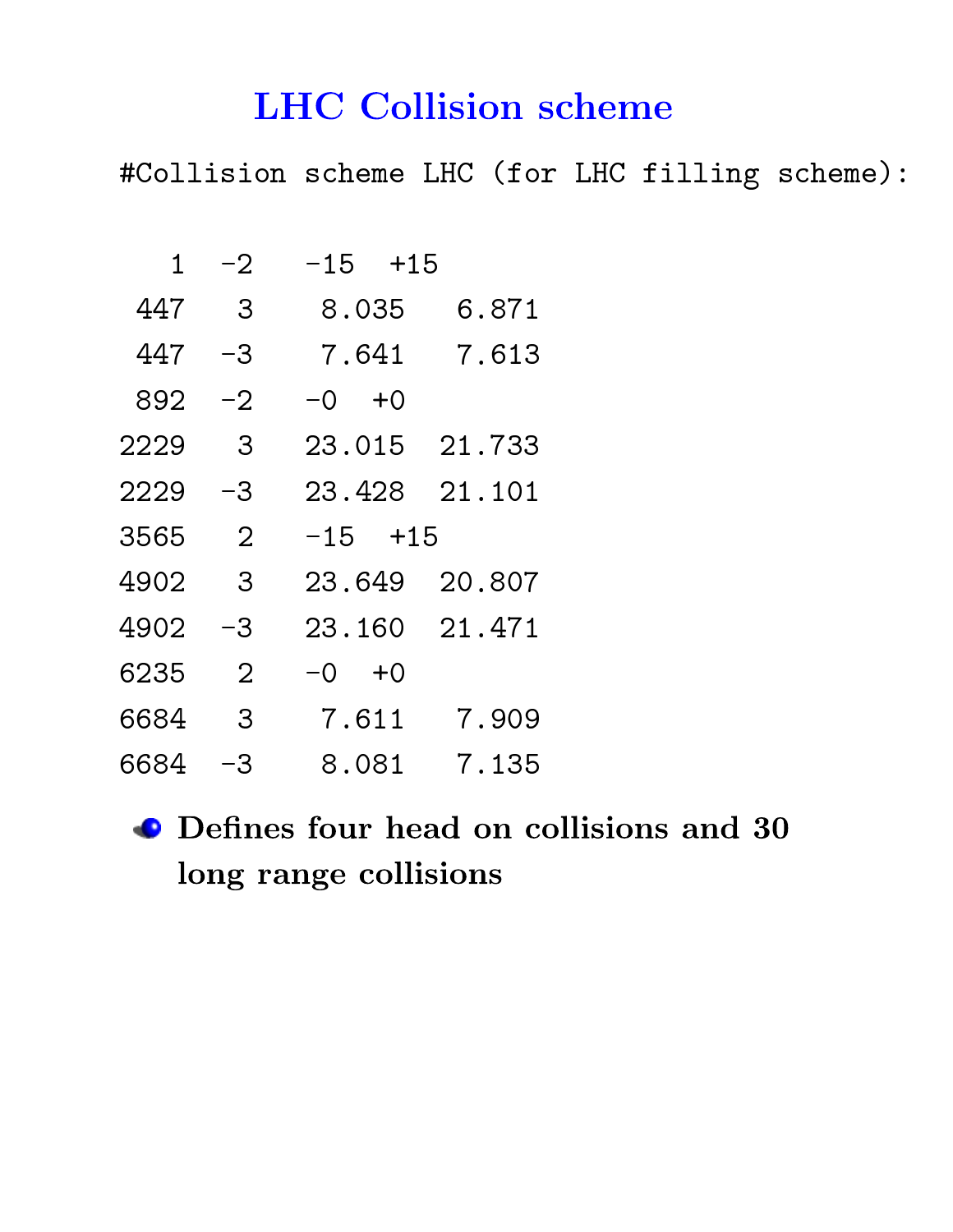# **Collision layout (2 IPs)**

- Symmetry and periodicity VERY important for beam-beam effects
- For coherent AND incoherent effects

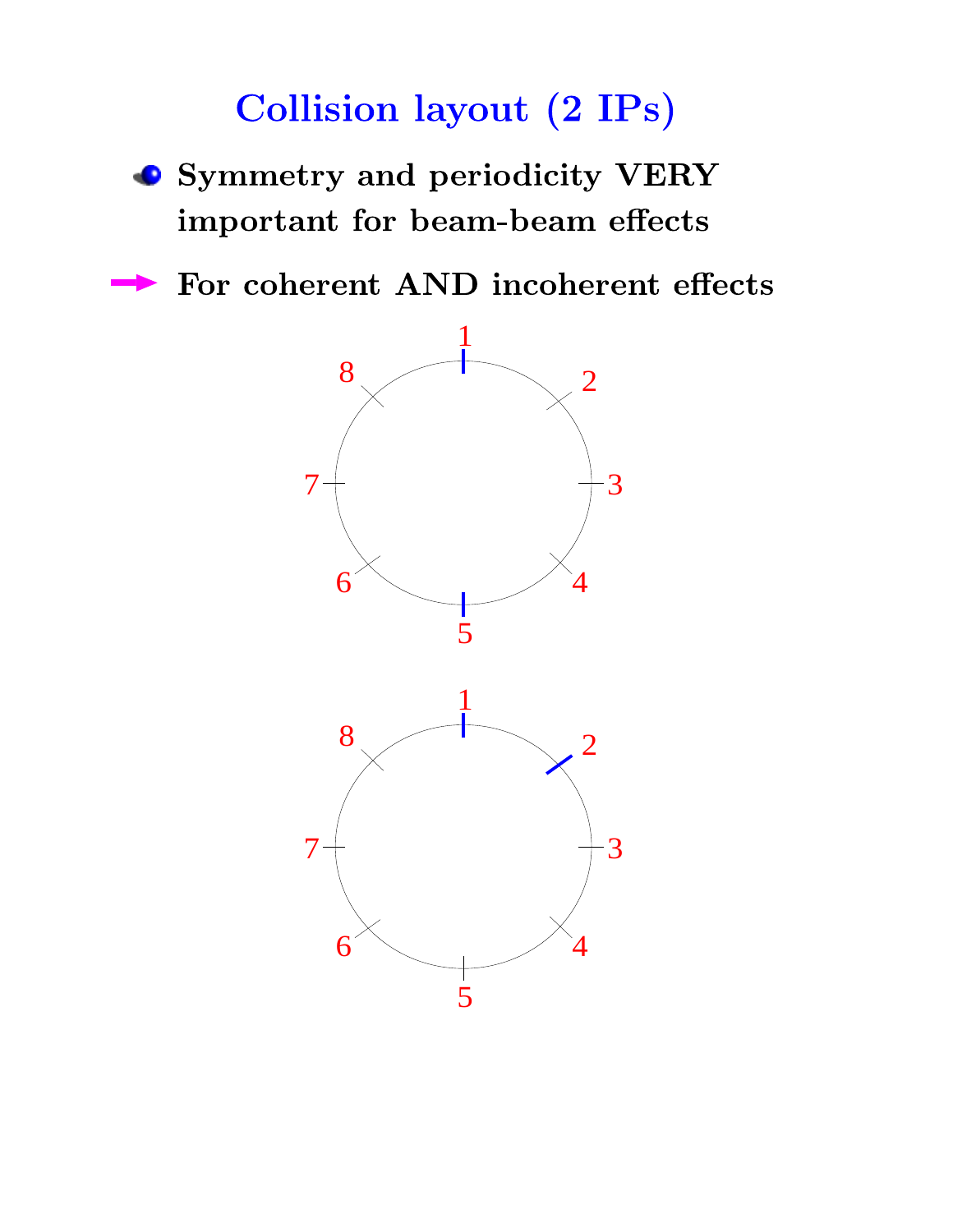## Two collisions: symmetric



- $\bullet$  Complete symmetry between two IPs
- Degeneration of modes
- Broken by different collision symmetry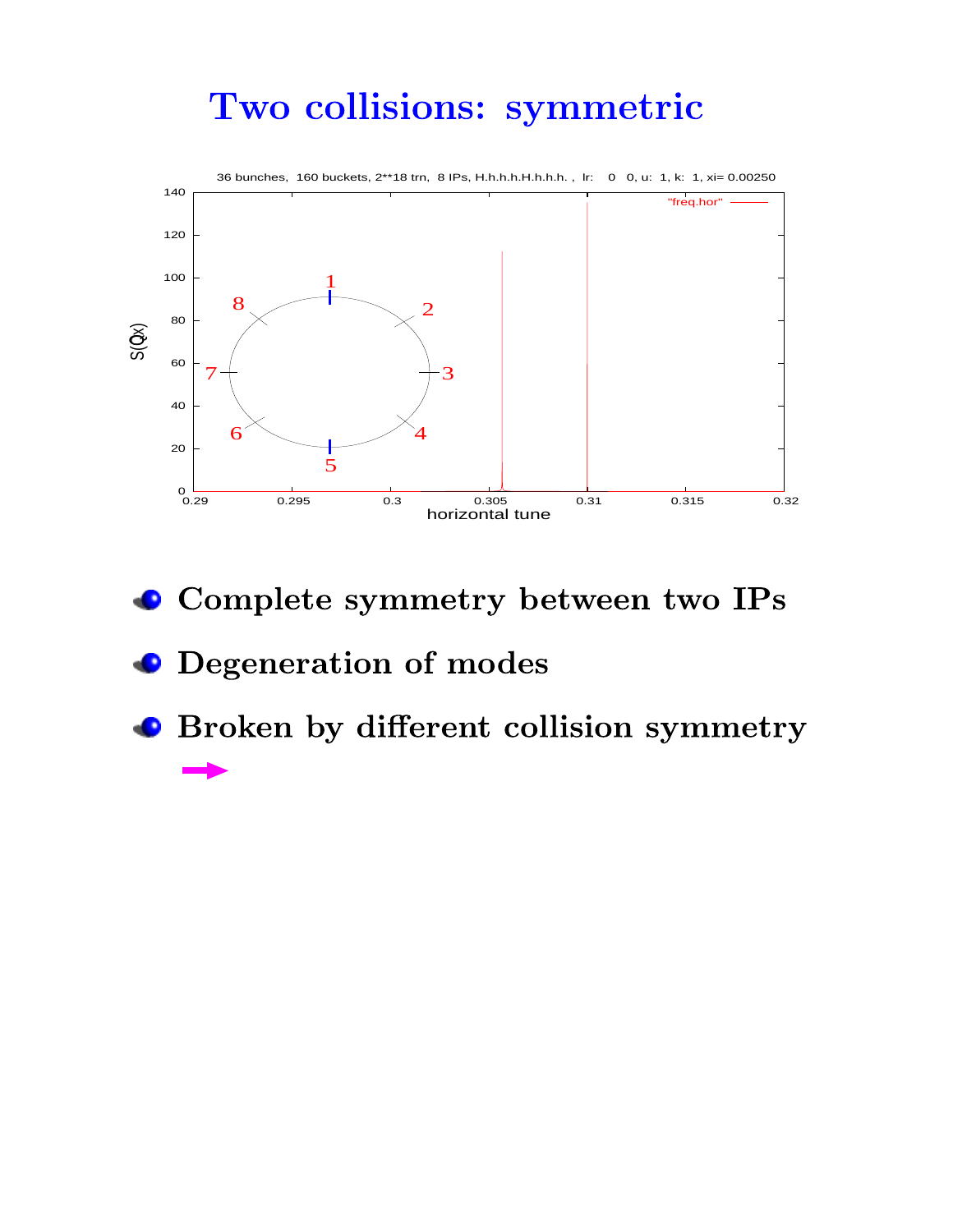## Two collisions: NOT symmetric



- Symmetry now broken
- **Additional modes visible**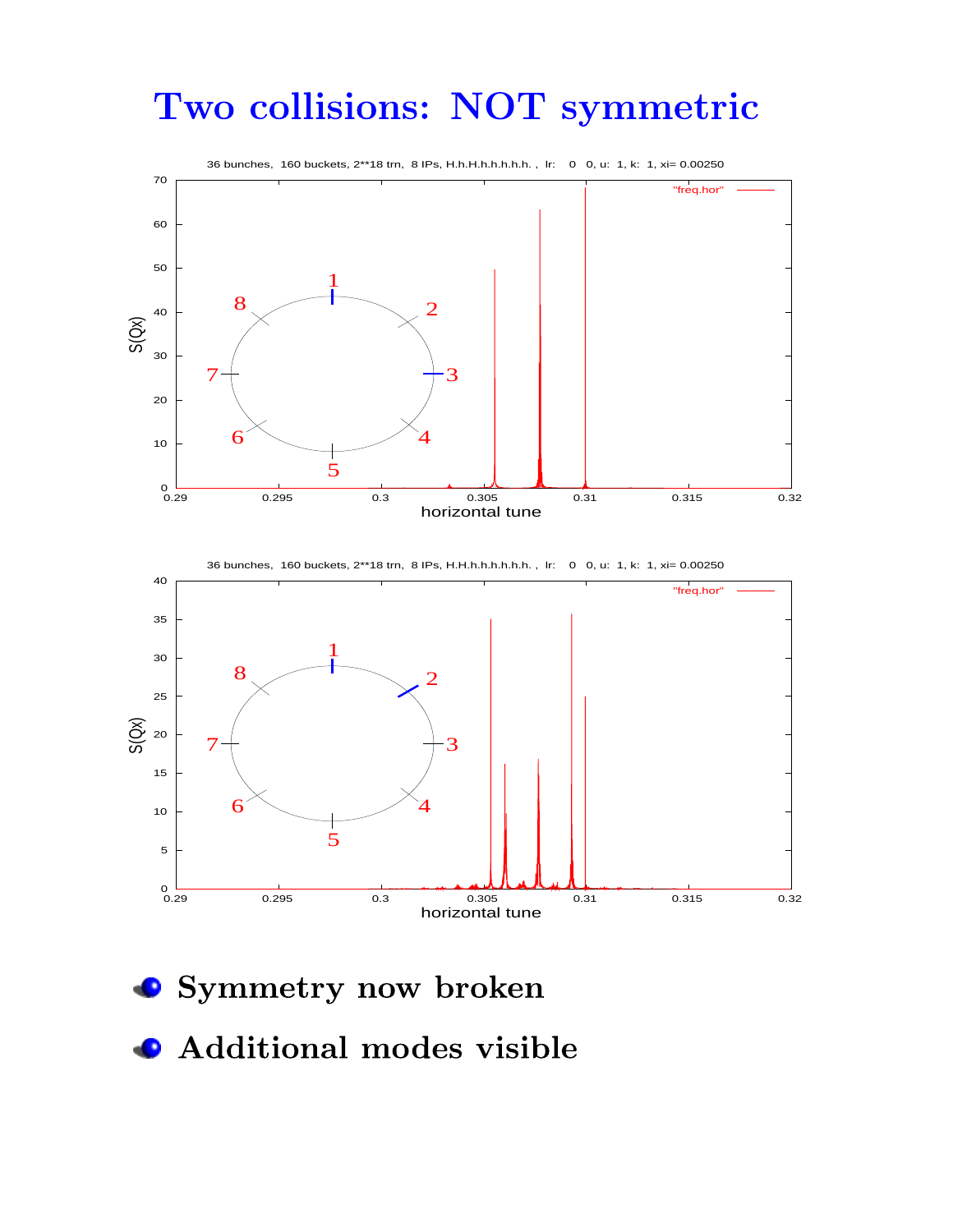## **Phases between IPs**

## **• Phase between IPs strongly affect** spectra (here: IPs  $1, 2, 5$  and  $8)$





horizontal tune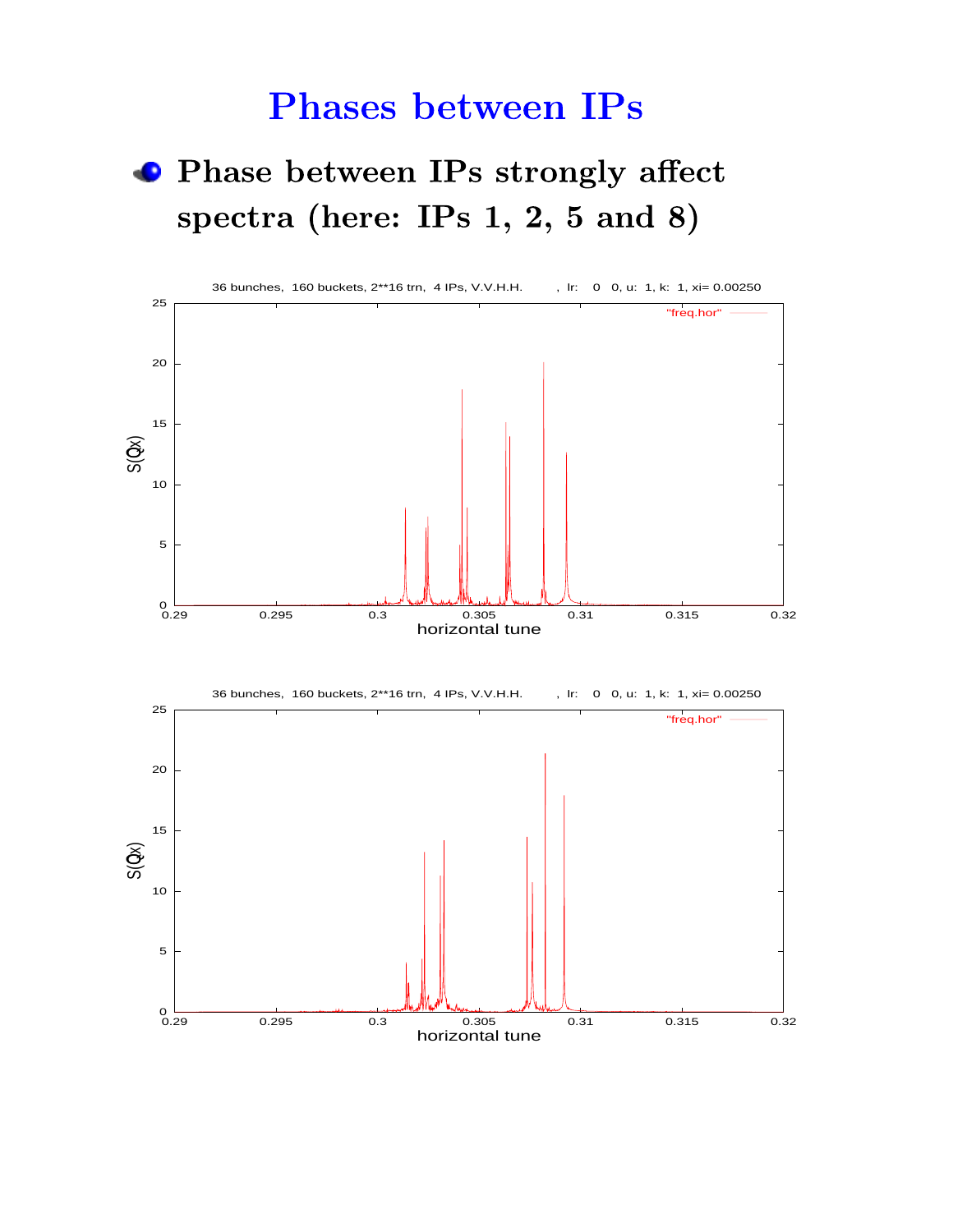## For rigid bunch model:

- More details and results in LHC Project Note 356
	- $\blacktriangleright$  Excitation mechanisms
	- $\rightarrow$  Effect of long range interactions
	- Effect of/on PACMAN bunches
	- $\blacktriangleright$  Effect of alternating versus non-alternating crossings
- Extensions:
	- Multi-particle model
	- $\rightarrow$  Parallel implementation
	- $\rightarrow$  Other field solvers
- Collaboration established with F. Jones, M. Furman, J. Qiang